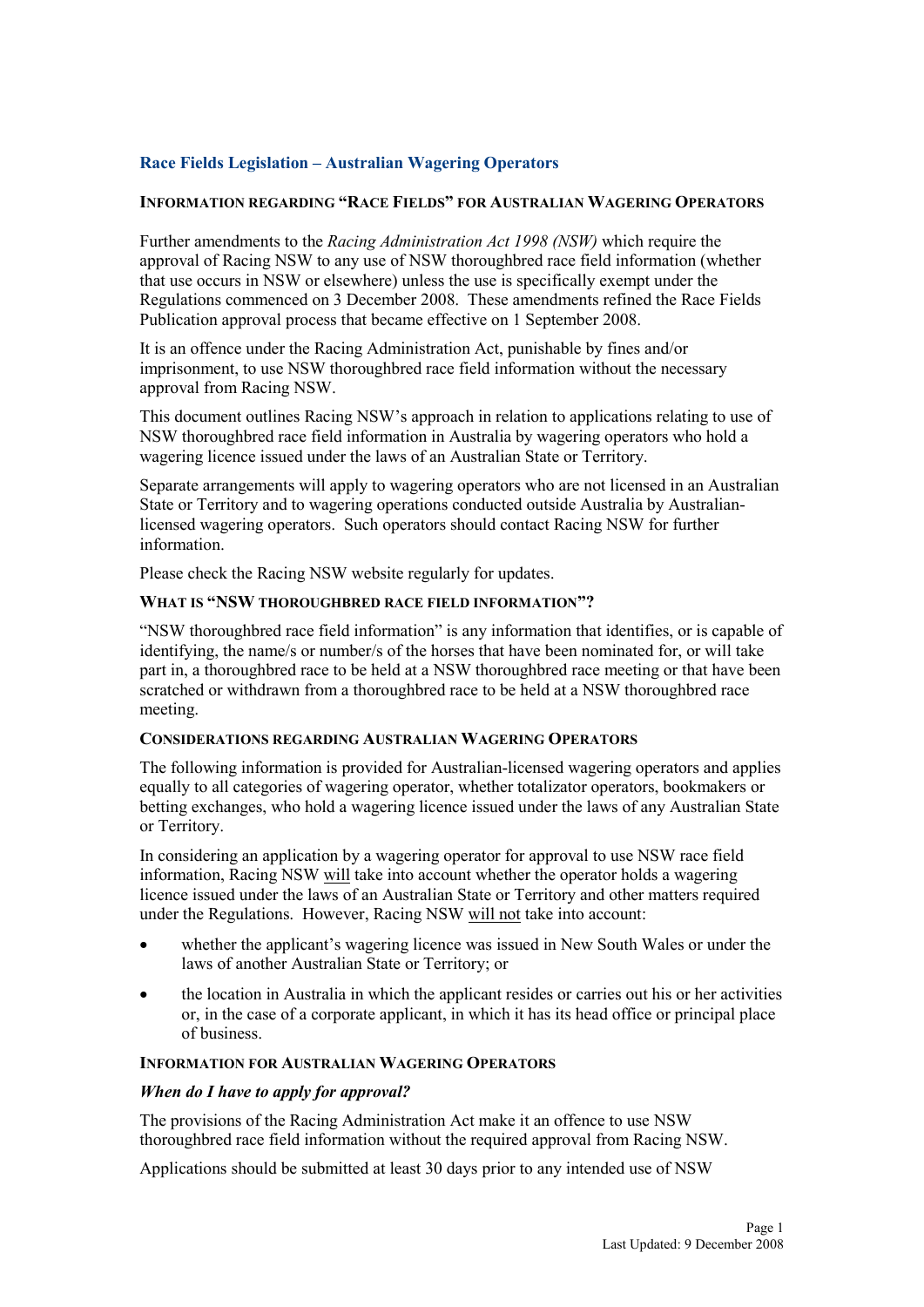thoroughbred race field information.

# *Define uses SW race field information*

The Racing Administration Act defines "uses NSW race field information" extremely broadly to include, amongst other things, any oral, visual, written, electronic or other display or communication. Also included is any recording of race field information on betting sheets, computer records and betting tickets, regardless of whether or not such recording is provided to a third party. At a practical level, any wagering operator who fields on NSW thoroughbred racing should assume their wagering activities will involve the use of NSW race field information and apply for approval from Racing NSW.

## *How long does an approval last?*

The initial approvals granted by Racing NSW to wagering operators will apply from the date of approval to 30 June 2009.

After that, approvals will apply for a financial year  $-$  i.e. 1 July to 30 June in the following year.

## *What fees will I have to pay to Racing NSW?*

In relation to approvals to use NSW thoroughbred race field information in Australia in the course of the wagering operations of a Australian-licensed wagering operator, the fee payable to Racing NSW will be equal to 1.5% of the wagering operator's wagering turnover on NSW thoroughbred race meetings to the extent that turnover exceeds an "exempt turnover threshold".

The "exempt turnover threshold" is an annual turnover on NSW thoroughbred racing of \$5 million over a financial year. Where an approval is granted during the course of a financial year, the threshold is adjusted pro-rata to reflect the proportion of the financial year in which the approval was effective.

*For example, as the initial approvals granted by Racing NSW covered the period from 1 September 2008 to 30 June 2009, the "exempt turnover threshold" for the purpose of those approvals will be \$4,166,167 (being <sup>10</sup>/12ths of the full year amount of \$5 million) and fees will only be charged on turnover on SW thoroughbred racing in excess of that threshold.* 

For the purpose of assessing the fees payable to Racing NSW where a number of wagering operators are "related", a single "exempt turnover threshold" applies to the entire "Related Group".

*For example, if a company and its subsidiary both hold wagering licences granted under the laws of an Australian State or Territory and each hold approvals from Racing SW for a full financial year, in that financial year those two companies would pay fees at a rate equal to 1.5% of the amount by which their combined wagering turnover on SW thoroughbred racing exceeded \$5 million. As the companies are related they would not each be entitled to a separate exemption on their first \$5 million of turnover on SW thoroughbred racing. Rather a single \$5 million threshold would apply to their combined turnover on SW thoroughbred racing .<sup>1</sup>*

Wagering operators will be regarded as being "related" and so have a single "exempt turnover threshold" for their combined wagering turnover if:

• they are "related bodies corporate" within the meaning of the Corporations Act (i.e. one

 $\frac{1}{1}$  Note: The \$5 million threshold assumes that the approval is in place for a full financial year. The amount of the threshold will be adjusted pro-rata for approvals granted during a financial year so that, for example, the first approvals granted by Racing NSW will cover the period from 1 September 2008 to 30 June 2009 so the threshold which applies for that period will be \$4,166,167.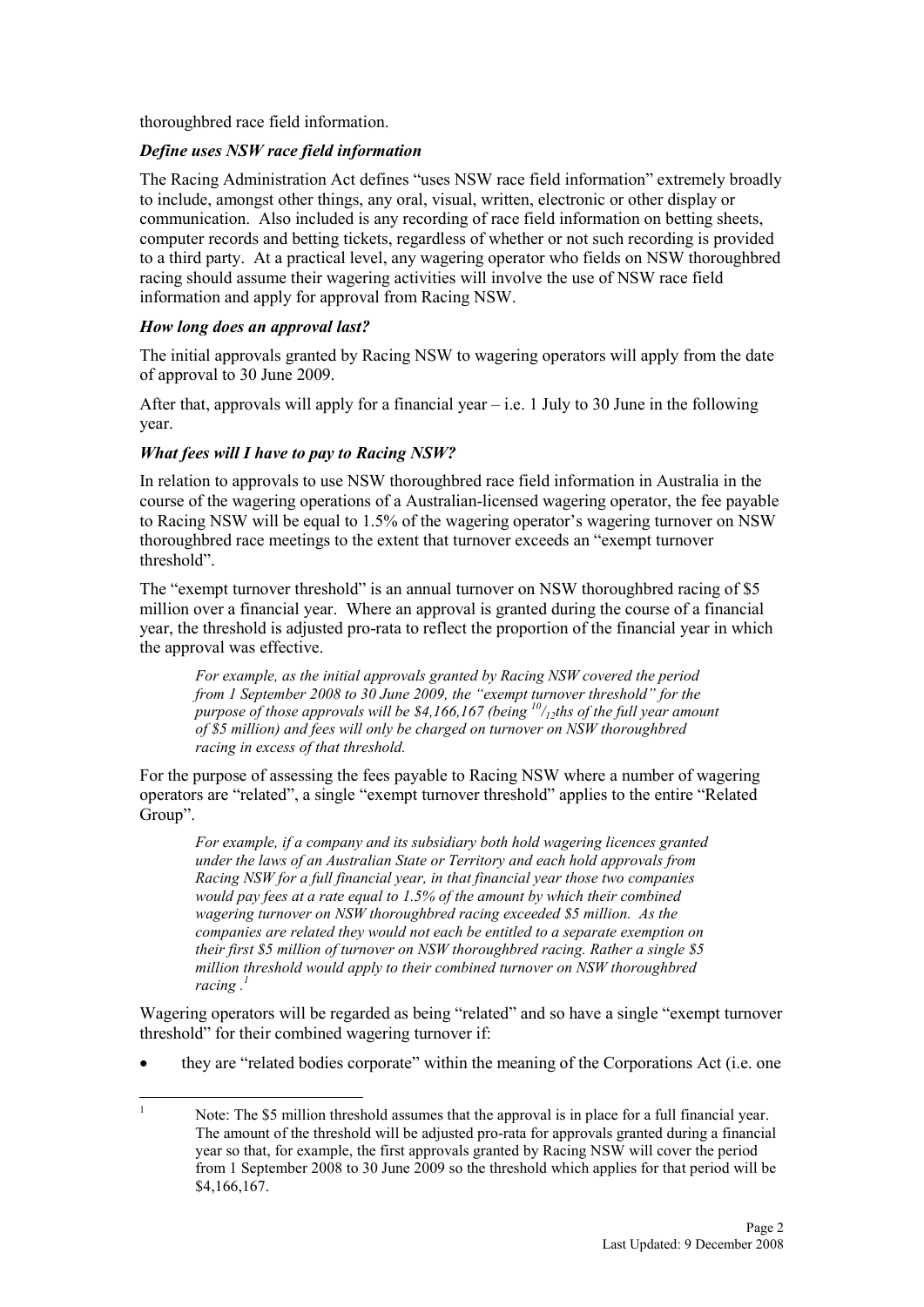is a subsidiary of the other);

- one of the wagering operators "controls" the other or the same person "controls" both wagering operators (in this context, "control" has the same meaning as in the Accounting Standards);
- a wagering operator is a "key employee" (which has the same meaning as given in the Racing Administration Regulations 2005), a director or an "associate" (within the meaning of the Corporations Act) of another wagering operator;
- they have a common "key employee" or a common director *(e.g. if a person is a director or key employee of two companies both of which have an Australian wagering licence, then those two companies are considered related)*;
- the wagering operator or a "key employee" of the wagering operator is a partner in another wagering operation that is conducted as a partnership; or
- if both wagering operators are "related" to a common wagering operator *(e.g. "Company A" and its subsidiary "Company B" are related. If "Mr X" is a director of Company B, he would be related to both Company B and to Company A)*.

## *What turnover is the fee charged on?*

All turnover in respect of bets made in the course of the Australian wagering operations of an Australian-licensed wagering operator is relevant to the determination of fees payable to Racing NSW. However fees will only apply to that turnover which is on NSW thoroughbred racing and which exceeds the "exempt turnover threshold" described above.

"Turnover" in this context refers to the total amount of wagers made on the "backers" side of wagering transactions made in relation to NSW thoroughbred races.

Separate fee arrangements will apply to wagering operators who are not licensed in an Australian State or Territory and to wagering operations conducted outside Australia by Australian-licensed wagering operators. Such operators should contact Racing NSW for further information.

### *How will "bet backs" be treated for the purpose of determining fees?*

Unlike totalizators and betting exchanges, wagering operators' laying fixed-odds bets (i.e. bookmakers' odds) are "at risk" and can suffer a net loss (i.e. turnover is less than amounts paid to their wagering customers on winning bets) on an event based on the outcome of that event.

A wagering operator laying fixed-odds bets is entitled to a "credit" (i.e. effectively a deduction on their turnover for the purpose of assessing fees) for a genuine bet back if, but only if, the bet back is made via an account (i.e. no "credits" for cash bets) with an Australian-licensed wagering operator who:

- has a race field information use approval from Racing NSW; AND
- is actually paying fees to the NSW racing industry in that financial year.

The onus is on the wagering operator claiming the credit for a bet back to demonstrate that they are entitled to that credit *(e.g. a bookmaker will have to produce the details of the relevant account with the other Australian-licensed wagering operator and be able to prove it was a genuine bet-back meeting the above requirements)*. If the wagering operator can not satisfactorily demonstrate that those requirements have been satisfied then the wagering operator will be assessed on the full amount of the bet without any "offsetting credit" for the bet back.

# *How often will I need to pay fees?*

Fee instalments will be paid monthly based on a "monthly instalment rate" determined by Racing NSW for each individual wagering operator. This provides wagering operators with a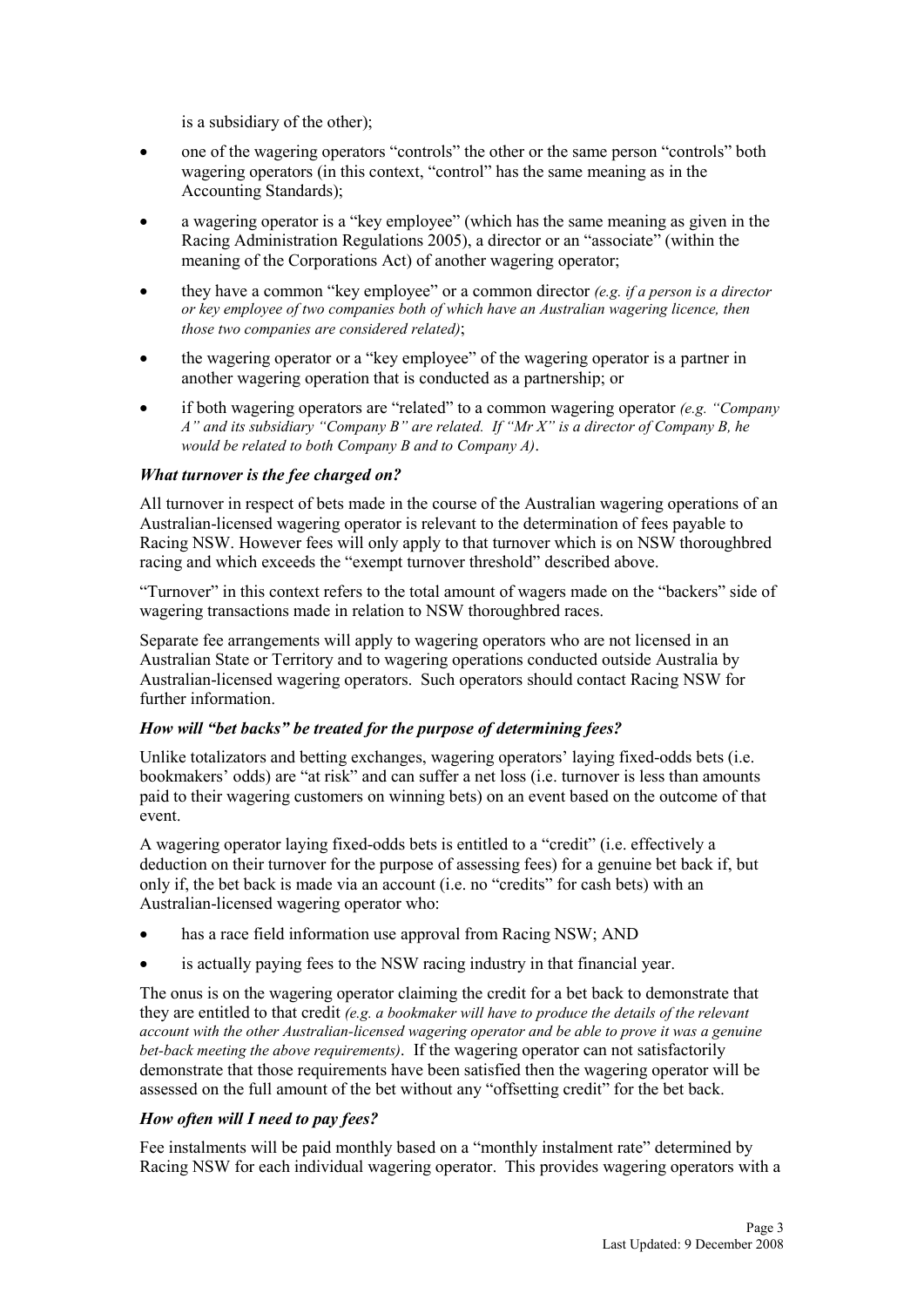degree of certainty in relation to cashflow and reduces their administration.

Each wagering operator will be notified of their monthly instalment rate for the financial year at the same time as they are notified that their application has been approved. In determining a wagering operator's monthly instalment rate, Racing NSW will have regard to matters such as the wagering operator's turnover on NSW thoroughbred racing in previous years and their turnover forecast and also to any unusual events which may have impacted turnover on NSW thoroughbred racing.

If at the end of a calendar quarter, the fees payable by a wagering operator based on their actual "financial year to date" turnover as at the end of that quarter are higher than the instalments that the wagering operator has paid in the financial year to date, the wagering operator will need to make a supplementary payment to Racing NSW equal to the excess.

Fees will be finally determined at the end of the financial year based on the wagering operator's actual turnover on NSW thoroughbred racing and any adjustments required – either additional payments by the wagering operator (to the extent that the final fee is greater than the instalments paid) or refunds by Racing NSW (to the extent that the final fee is less than the instalments paid) will be made once the wagering operator's turnover on NSW thoroughbred racing for the financial year is finally determined.

## *What financial information will I need to provide to Racing NSW?*

At the end of each calendar quarter, wagering operators will need to provide a return certified as being true and correct by the wagering operator (or in the case of a company, by a director) showing the wagering operator's turnover on NSW thoroughbred racing for the relevant quarter and for the financial year to date.

In addition, at the end of the financial year, each wagering operator will need to provide Racing NSW with a certificate from a registered auditor verifying the wagering operator's annual turnover on NSW thoroughbred racing during the financial year. Wagering operators whose turnover on NSW thoroughbred racing in the financial year is less than \$4 million, will have the option of providing a statutory declaration verifying their turnover on NSW thoroughbred racing instead of providing a certificate from a registered auditor.

Racing NSW will have the right to have an audit conducted by an auditor nominated by Racing NSW to verify the amount of fees payable.

### *What other conditions (i.e. in addition to those regarding fees) will apply to an approval?*

In addition to conditions relating to fees, the approval will be subject to conditions designed to enable Racing NSW to administer the arrangements and to discharge its responsibilities and functions regarding the protection of the integrity and reputation of NSW thoroughbred racing industry.

These conditions will include that the wagering operator must:

- maintain a wagering licence under the under the laws of an Australian State or Territory which authorises it to carry out its wagering activities;
- conduct appropriate identification of account customers;
- have appropriate internal procedures and controls for identifying suspect betting transactions or other matters impacting on racing integrity and for reporting to Racing NSW any matter relating to NSW thoroughbred racing identified through those procedures and controls;
- not open an account for a person who is warned off a racecourse or who is a disqualified person under the rules of racing without prior approval and notify Racing NSW if any person who is warned off a racecourse or who is a disqualified person under the rules of racing attempts to open an account with that wagering operator;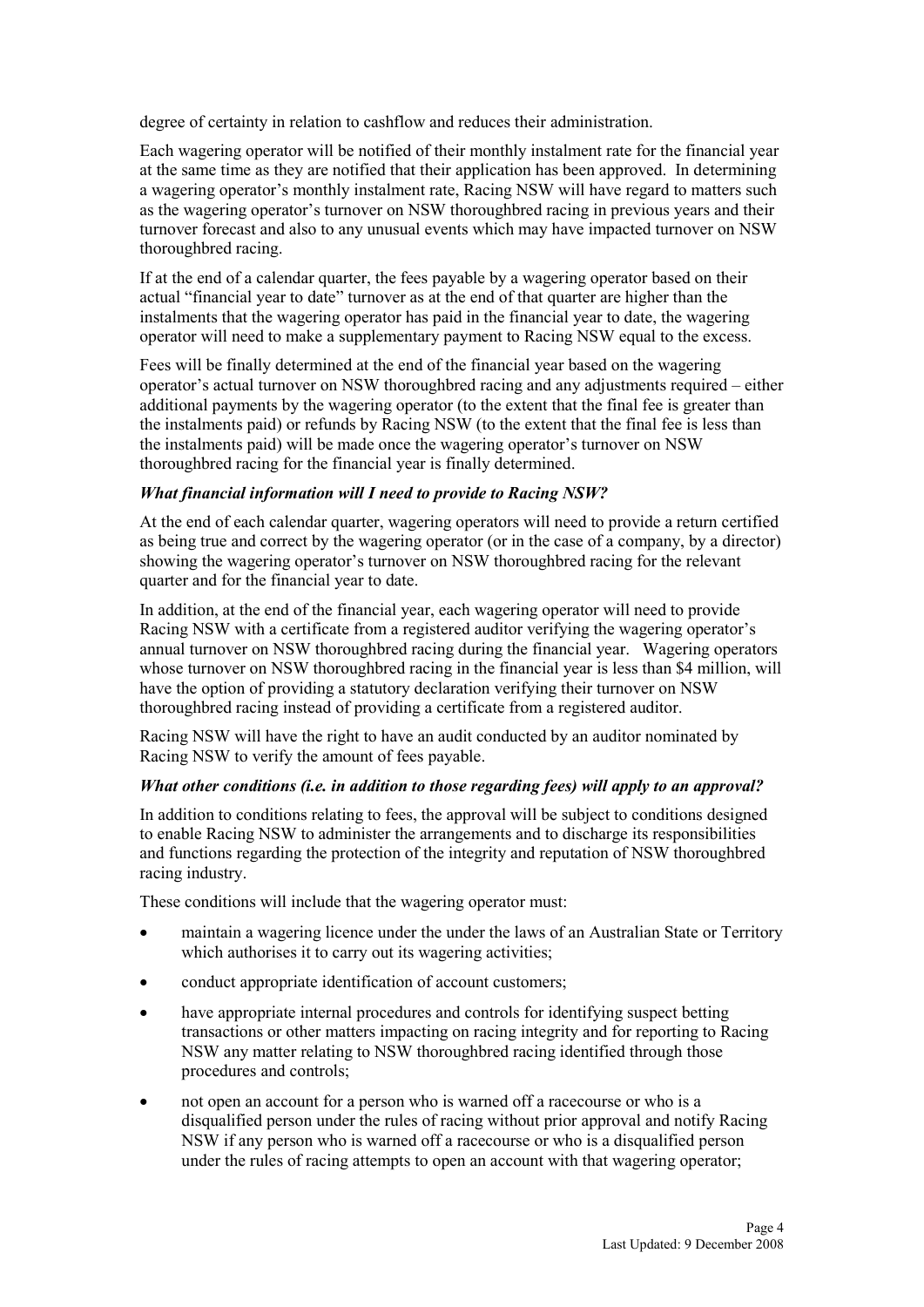- provide Racing NSW with access to the wagering operator's betting information and analyses in relation to NSW thoroughbred racing if requested by Racing NSW in connection with its functions regarding the integrity and reputation of NSW thoroughbred racing;
- provide Racing NSW with all information in the wagering operator's power, possession or control (including details of any betting accounts) which may be requested by Racing NSW in connection with any investigation or inquiry specified by Racing NSW and provide such other assistance as may be requested by Racing NSW in connection with such investigations or inquiries;
- maintain appropriate internal procedures and controls to enable the wagering operator to comply with the conditions attaching to the approval;
- maintain a proper record and audit trail of all wagers;
- use appropriately secure computer systems in the wagering operations;
- participate in an on-line wagering monitoring system specified by Racing NSW if required by Racing NSW;
- notify Racing NSW of significant events, such as changes in control, changes in financial position or prosecutions or disciplinary action being taken against the wagering operator under any legislation or the rules of racing or betting.

The ability of the wagering operator to comply with such conditions will be considered in assessing applications for approval.

# *Will my information be treated confidentially?*

Information provided by wagering operators in connection with an application for approval or in accordance with conditions attaching to an approval will be regarded as confidential and will not be disclosed to other wagering operators or publicised. This will be subject to exceptions of the kind which commonly apply in relation to confidentiality obligations such as where the disclosure is required by law or is relevant to an investigation by a regulatory body.

# *Where can I get an application form?*

Applications are available on the Racing NSW website www.racingnsw.com.au or by contacting Racing NSW on (02) 9551 7500.

Information which will need to be provided in or accompany the application form for a wagering operator will include:

- the applicant's name and contact details;
- the applicant's proposed use of NSW thoroughbred race field information (including the class of races and the proposed times, places and manner of use);
- details of the applicant's wagering licence;
- details of the types of wagering and bet-types offered by the applicant;
- details of the applicant's wagering activities;
- details of the applicant's wagering turnover on NSW thoroughbred racing for the financial year ended 30 June 2006, the financial year ended 30 June 2007 and the financial year ended 30 June 2008 and, to the extent available, the applicant's forecast or anticipated turnover on NSW thoroughbred racing for the financial year ending 30 June 2009;
- the experience, disciplinary record and repute of the applicant and, where applicable, its directors, close associates and key employees, including whether there is a history of